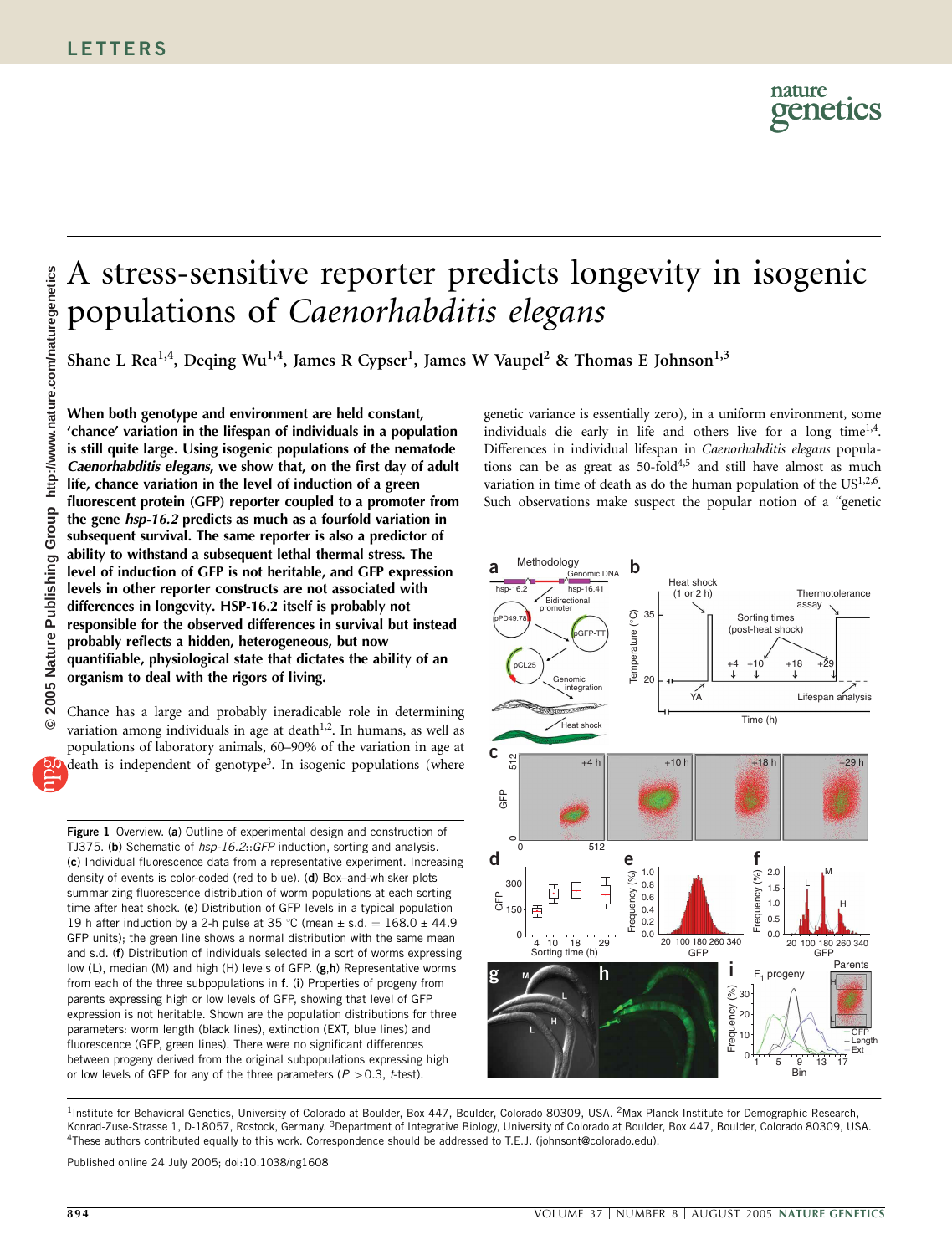program that regulates longevity''7. Instead, geriatric, demographic and evolutionary evidence suggests an alternative paradigm of aging that encompasses a variety of often highly plastic processes, influenced by genetic, environmental and stochastic phenomena1,2,6. Here we show that the ability of individual isogenic worms to respond to stress on the first day of adult life has a large stochastic component and is a good predictor of their subsequent longevity.

The optical transparency of C. elegans allows for noninvasive visual assessment of living worms without compromising subsequent measurement of longevity. We used a chromosomally integrated transgenic strain (TJ375) containing the 400-bp hsp-16.2 promoter coupled to the gene encoding green fluorescent protein (GFP) but encoding no HSP-16.2 product (Fig. 1a). This reporter provides an accurate assessment of the total amount of native HSP-16.2 protein<sup>8</sup>. We observed no detectable GFP in uninduced worms (Supplementary Fig. 1 online), but GFP became readily apparent after exposure to a 1- to 2-h heat shock at 35  $^{\circ}$ C (Fig. 1b) and peaked 15–18 h later (Fig. 1c,d).

Heat-shocked populations had a wide and essentially normally distributed variation in individual GFP fluorescence (Fig. 1c-g), even though individuals were isogenic and grown in an environment designed to minimize environmental heterogeneity. This variation

was observed as soon as GFP expression was detectable and continued until GFP had completely dissipated (several days, data not shown). The degree of heterogeneity increased markedly with time (Fig. 1c,d) and was replicable, quantifiable and heritable (Fig. 1g–i).

We considered whether hsp-16.2::GFP expression might predict longevity. Because our initial findings (on individual, isogenic worms measured manually; Supplementary Fig. 2 online) suggested that there was a significant correlation between GFP expression and subsequent longevity ( $r = 0.48$ ;  $P = 0.002$ ), we extended our studies to large populations. We sorted worms into classes with high, median or low GFP expression at various times after heat induction (Fig. 1b,f) and then tested their resistance to a lethal thermal stress or kept them for longevity analysis. We routinely observed significant differences in longevity and thermotolerance among worms that expressed GFP at high, median or low levels (Figs. 2 and 3). When sorted after a 2-h induction at 35 °C, worms expressing different levels of GFP showed large differences in mean remaining lifespan and thermotolerance. In a typical experiment, we found mean remaining lifespans of 16.4 d in worms expressing the highest levels of GFP after heat shock but only  $\sim$  3.2 d in worms expressing the lowest levels of GFP after heat shock (Fig. 2a and Supplementary Table 1 online). Worms expressing the highest GFP levels also had greater thermotolerance (9.5 h) than the average (6.7 h) or than worms expressing the lowest levels of GFP  $(4.0 \text{ h}; P < 0.001; \text{Fig. 2d}).$ 

We next determined whether sorting at different time intervals after the heat shock affected differences in survival. We sorted worms at various times after induction and found difference in mean remaining lifespan to be as much as 10–15 d (Fig. 2b and Supplementary



Figure 2 Survival and thermotolerance of worms previously sorted on differential hsp-16.2::GFP expression after a 2-h heat shock. (a) A representative longevity assessment showing mean remaining adult lifespan after heat shock (mean  $\pm$  s.e.m.; high = 16.4  $\pm$  1.5 d, median = 11.3  $\pm$  0.7 d, low = 3.2  $\pm$  0.4 d; N = 30; P < 0.001). (b) The difference in average longevity of subpopulations of worms expressing high and low levels of GFP for every study is shown as a point. Significant differences in survival are shown as filled symbols; nonsignificant differences, as open symbols. TJ375 symbols are black and TJ550 are red. Details are given in Supplementary Table 2 online. (c) Combined data for all 13 longevity experiments using TJ375 (high =  $15.13 \pm 0.61$  d,  $N = 530$ ; median =  $12.92 \pm 0.56$  d,  $N = 545$ ; low =  $7.13 \pm 0.49$  d,  $N = 550$ ). Data for TJ550 are given in Supplementary Table 2 online. (d) Thermotolerance (survival at  $35^{\circ}$ C) of worms derived from the same populations that were sampled to generate the longevity data in a (mean  $\pm$  s.e.m.; high = 9.5  $\pm$  0.5 h, median  $= 6.7 \pm 0.4$  h, low  $= 4.0 \pm 0.4$  h;  $N = 31-33$ ;  $P < 0.00001$ ). (e) The difference in thermotolerance of subpopulations of worms expressing high and low levels of GFP for each experiment is shown as a point (symbols as in b). (f) Combined data for all thermotolerance experiments (high  $= 10.07 \pm 0.20$  h,  $N = 394$ ; median  $= 8.27 \pm 0.15$  h,  $N = 401$ ; low  $= 6.68 \pm 0.18$  h,  $N = 404; P < 10^{-10}$ ).

Table 2 online), averaging 8.0 d over all 19 experiments (Fig. 2c). After 2 h of induction, lifespan averaged 15.1 d in worms expressing the highest levels of GFP and only 7.1 d in worms expressing the lowest levels of GFP, more than a twofold difference ( $P=8.0\times 10^{-29}$ ; Fig. 2c and Supplementary Table 1 online). Sorting earlier than 9 h after induction gave nonsignificant results. Worms expressing different levels of GFP also had significantly different thermotolerance 9–36 h after induction (Fig. 2d,e and Supplementary Tables 1 and 3 online) in 14 of 16 replicates. This difference in thermotolerance was very robust, averaging  $\sim$  3.4 h ( $P = 1.7 \times 10^{-28}$ ; Fig. 2f and Supplementary Table 1 online). Differences in survival and thermotolerance were highest  $\sim$  18 h after induction, when variance was maximal.

In previous studies, incubation of the TJ375 reporter strain for 2 h at 35 °C resulted in subsequent thermotolerance and increased longevity in a process called hormesis<sup>8</sup>. In the experiments reported here, the 2-h heat induction also resulted in hormesis for both longevity and thermotolerance, but only in a subpopulation of worms. Using a discrete two-population frailty model, we found that 27% of the worms were damaged by this treatment (D.W., S.L.R., T.E.J. & J.W.V., unpublished data). These results are different because we used new induction conditions to maintain a more uniform environment (abrupt versus slow temperature shift). When we decreased induction time to 1 h, we observed significant differences in survival between worms expressing the highest and lowest levels of GFP in seven of nine experiments (Fig. 3a–e and Supplementary Tables 1, 2 and 4 online). Average lifespan differed by as much as 14 d in one study (Fig. 3b). Furthermore, after 1 h of heat shock, we observed a robust hormesis effect, consistent with previous observations $9,10$ .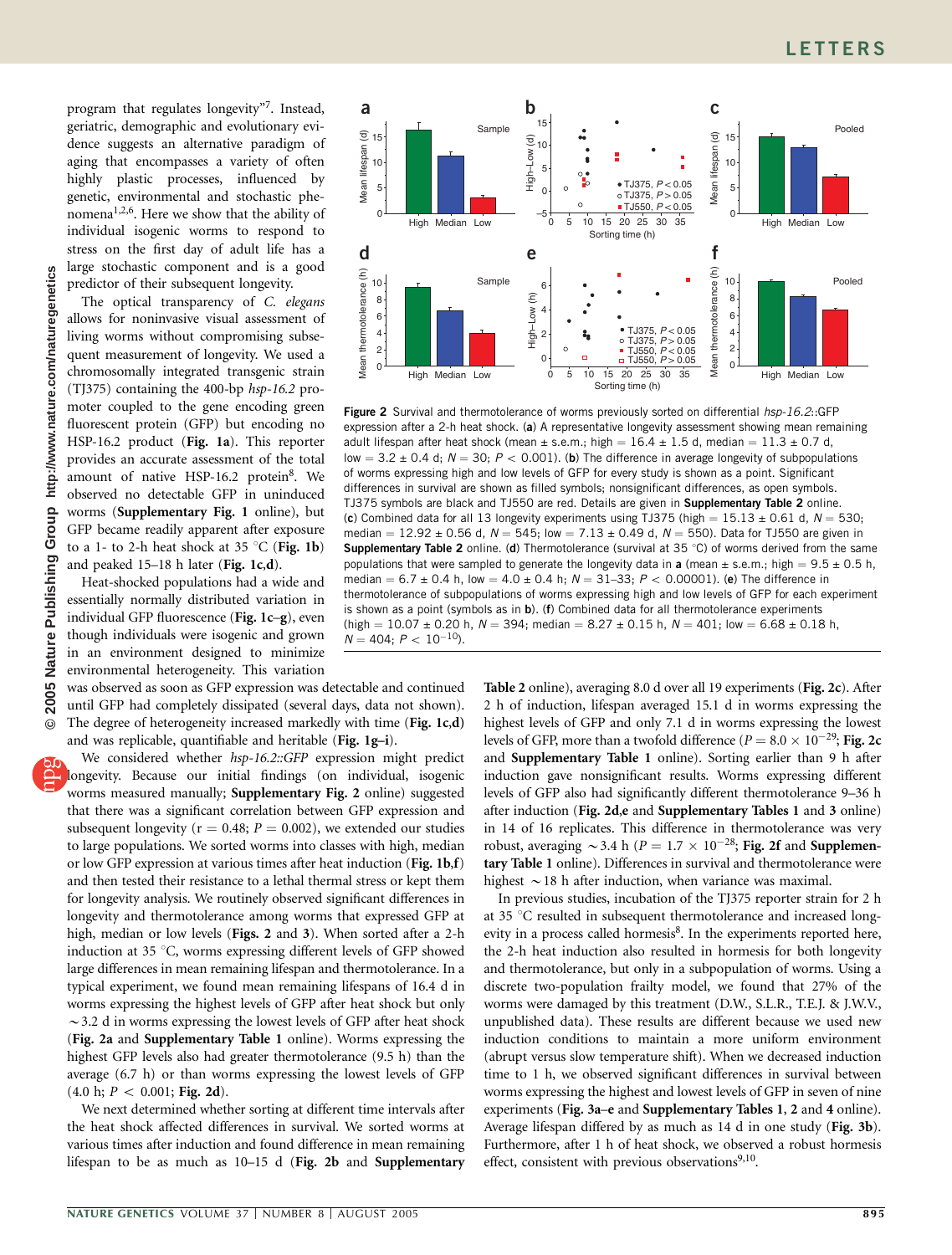To correct for possible inter-relationships between the effect of heat on survival and its effect on fertility<sup>11</sup>, we crossed two temperature-sensitive fertility mutations, fer-15(b26) and spe-9(hc88), into the TJ375 reporter strain to form a new strain, TJ550. At the nonpermissive temperature, the combination of both mutations completely blocked reproduction but not germ-cell formation or proliferation<sup>5</sup>. We still observed significant differences in survival between worms on this background expressing the highest and lowest levels of GFP in all six replicates (Fig. 2b and Supplementary Table 2 online).

Individual differences in hsp-16.2::GFP reporter expression may result from genetic variation: epigenetic changes may occur in isogenic individuals during propagation that lead to differential inactivation or expression of one or more of the large number of repeats in the transgenic array present in the reporter strains<sup>12</sup>. To address this possibility, we determined whether differences in levels of GFP expression were heritable. We sorted a population 11 h after heat shock into subpopulations containing a few hundred of the initial population of 60,000 worms (Fig. 1i). We collected progeny, allowed them to grow to maturity, induced them by heat shock and assessed their levels of GFP expression. Progeny of worms expressing the highest and lowest levels of GFP had almost identical average levels (298.0 versus 288.6 GFP units) and variance in GFP expression ( $P =$ 

0.5,  $\chi^2$  test for distributional difference; Fig. 1i), essentially recapitulating observations from the parental population. Therefore, precise level of GFP expression is not heritable. Although further experimentation may identify discrete causal factors that determine variance in GFP expression, our results were obtained from an isogenic population, maintained in a uniform environment during their propagation. Nonheritability of GFP expression level suggests that there is a large underlying stochastic component specifying level of GFP expression in individual worms, similar to that observed in bacteria<sup>13,14</sup>.

Finally, we also asked whether level of GFP fluorescence was a predictor of longevity when GFP was tagged to promoters of nonstress-inducible genes (myo-2 and mtl-2). It was not. Because GFP fluorescence depends on redox activation, we also tagged the promoter of a gene normally activated in response to oxidative stress (gst-4) and again found no relationship between GFP levels and subsequent longevity (Fig. 3f and Supplementary Fig. 3 and Supplementary Table 1 online). We conclude that HSP-16.2 expression level in young adults is a robust predictor of remaining lifespan and that variation in this reporter is not heritable.

For C. elegans, mutational analysis has long been the preferred approach for understanding gene action and biological function<sup>15</sup>, no less so for aging and lifespan. Despite the success of the genetic approach in explaining lifespan extension between distinct genotypes in C. elegans, most lifespan variation is not under genetic control. Even under rigidly controlled laboratory conditions, 60% of the variation in longevity in  $F_2$  intercrosses in nematodes is not genetic<sup>16</sup>. Similar observations have been made in all species that have been studied<sup>1,3</sup>; in



Figure 3 Survival of worms previously sorted on differential hsp-16.2::GFP expression after 1 h of induction at 35 °C. Sorting and other conditions were as described for Figure 2. (a) Data from a typical longevity analysis shown (mean  $\pm$  s.e.m.; high = 24.4  $\pm$  1.1 d, median = 18.7  $\pm$  1.1 d, low =  $15.35 \pm 1.0$  d;  $N = 40$ ;  $P < 0.025$ ). (b) The difference in average longevity of the subpopulations of worms expressing high and low levels of GFP for each of nine experiments is shown by a point. Details are given in Supplementary Table 2 online. (c) Combined data for all longevity experiments (mean  $\pm$  s.e.m.; high: 20.86  $\pm$  0.93 d, median = 18.20  $\pm$  0.80 d, low = 14.03  $\pm$  0.85 d; N = 149-150; P = 0.03 for high versus median and P < 0.001 for other comparisons). (d) Survival trajectories of worms used to generate the data in a (see also Supplementary Tables 1 and 4 online). (e) Survival trajectories of subpopulations of worms expressing high and low levels of GFP (as in **d**) plotted from 5 d onward. The curves are significantly different ( $P < 0.05$ ). (f) Not all GFP reporter constructs are biomarkers for longevity. Worms expressing the oxidative stress reporter gst-4::GFP were sorted into populations constitutively expressing high, median or low levels of GFP, and their survival was then assessed. Shown is the combined data ( $N = 291$  for each subpopulation) from five independent experiments. Controls include an unsorted population (Presort) and a sorted but unselected population (Random). The curves are not significantly different ( $P > 0.1$ ; see also Supplementary Table 1 and Supplementary Fig. 3 online).

humans, only  $\sim$  25% of the variation in lifespan (even after excluding early deaths due to childhood disease and accident) is due to measurable genetic effects<sup>1,2,17</sup>, leaving most variation in lifespan unexplained or 'environmental', some of which results from chance or stochastic events in individuals $1,2$ .

Stochastic variation arises from fundamental thermodynamic and statistical mechanical considerations. A large fraction of individual variation in lifespan must stem from the fact that life results from an integrated series of metabolic reactions that themselves are under physical constraints of the specificity and rigidity with which they, too, can be regulated<sup>18</sup>. At the molecular level, two points are germane to this study. First, when the number of molecules regulating a biological process becomes countably small, chance distributions come into play such that some regulatory molecules can vary severalfold between individual cells<sup>19</sup>. Second, the Maxwell-Boltzmann (M-W) equation specifies the distribution of kinetic energies among molecules and requires kinetic energy to be a distributed function. This equation was used to develop a general theory explaining mortality kinetics<sup>20</sup>. Several sources of variation at the molecular level could conceivably alter GFP (HSP-16.2) expression level and simultaneously affect more global processes. These include intracellular differences and fluctuations in the rates of molecular processes such as transcription, ribosome loading and translation (as previously postulated $^{21}$ ). Chance variation in the number of HSF effecter molecules present in each cell at the time of heat shock also could have marked phenotypic consequences. Variation in the frequency of mitochondrial genomic rearrangements, as previously observed in isogenic populations of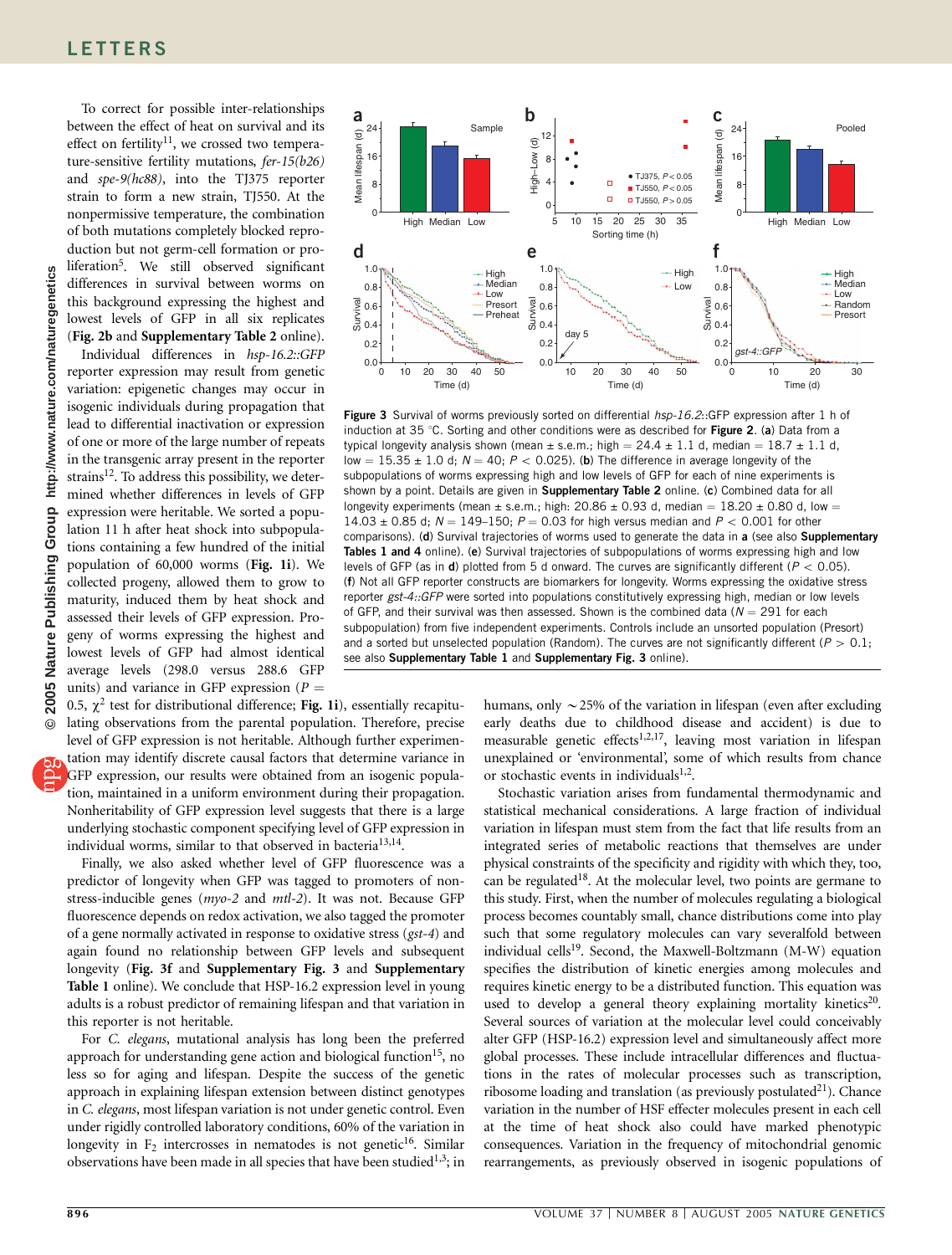C. elegans<sup>22–24</sup>, could have an effect. There is a growing body of research describing variation among isogenic individuals at the molecular level, typically in microbial or yeast cultures where such effects can be visualized<sup>13,14,25</sup>. Substantial variation among genetically identical individuals is a fact of nature, and inherent molecular variability implies that biochemical and molecular genetic processes must have inherent variability.

From the earliest studies of aging C. elegans populations<sup>26</sup>, it has been apparent that individual age at death varies greatly in isogenic populations, with several weeks separating those dying on the first day of adult life (excluding larval and embryonic death) from the last to die. In the case of long-lived Age mutants, this span can be several months. Stochastic variation provides a means by which we can start to understand this huge variation in lifespan. Genetic regulatory systems can be viewed in terms of robustness or sensitivity toward chance environmental fluctuations, either maintaining expression of a single phenotype or leading to the expression of a distributed phenotype. When multiple phenotypes are useful, such as for sampling changing environments, genetic systems that have a built-in capacity to uncover variance, or indeed amplify it, could be selected<sup>27</sup>. Such systems might be of particular use to self-fertilizing organisms such as C. elegans.

A biomarker of aging is defined as ''a biological parameter of an organism that either alone or in some multivariate composite will, in the absence of disease, better predict functional capability at some later age than will chronological age"<sup>28</sup>. This study suggests that level of HSP-16.2 production may be such a biomarker of aging and that it is a robust predictor of individual longevity. The hsp-16.2::GFP reporter construct used in this study provided no functional HSP-16.2 protein. It is unlikely that GFP conferred the longevity effect, because other GFP reporters we tested resulted in no differences in longevity. It is also unlikely that endogenous HSP-16.2 proteins alone were responsible for the differences in longevity, because overexpression of HSP-16.2 increases longevity by only a few days<sup>29</sup>. Instead, the hsp-16.2::GFP reporter is probably conveying information about the general physiological state of the cell or organism with respect to its ability to withstand stress and its likelihood of subsequent survival. Future studies will probably identify additional biomarkers for long-

evity in C. elegans that also indicate something about the physiologic state of the organism.

## **METHODS**

Strains and construction: TJ375 [hsp-16.2::GFP(gpIs1)]. The 431-bp HinDIII-BamH1 fragment from pPD49.78 (a gift from A. Fire, Carnegie Institution of Washington), containing the 393-bp bidirectional promoter from hsp-16.2/ hsp-16.41, was cloned into pGFP-TT (S65T, I176T) to form pCL25. GFP in pCL25 is in the direction of hsp-16.2. pCL25 was integrated into strain N2 (wild-type) using standard injection and  $\gamma$ -irradiation techniques. One integrant was back-crossed into strain N2 ten times (subsequently referred to as TJ375), and it behaved indistinguishably from N2 except that it uniformly fluoresced green (excluding gonad region) when heat-shocked. Expression lasted several days, depending on the length of the heat pulse (data not shown). No GFP expression was observed in the absence of a heat pulse in worms cultured at 16–25 °C. The strains were constructed by S. Henderson and C. Link (University of Colorado).

TJ550 [spe-9(hc88ts)I; fer-15(b26ts)II; [hsp-16.2::GFP(gpIs1)]]. TJ375 males were mated to TJ1060 spe-9(hc88ts)I; fer-15(b26ts)II worms, and  $F_2$  progeny doubly homozygous with respect to spe-9(hc88ts) and fer-15(b26ts) were identified on the basis of reduced fertility at 23 °C. Double mutants homozygous with respect to hsp-16.2::GFP also were identified by a sublethal heat shock (30 min at 35  $^{\circ}$ C). The TJ550 line was selected. Fertility assessment of Other strains constitutively expressing GFP. CL2122 dvIs15 [mtl-2::GFP, pPD30.38 (unc-54 (expression vector))] expresses GFP under the control of the intestinal-specific metallothionine-2 (mtl-2) promoter. PD4788 mIs13 [myo-2::GFP, pes-10::GFP, gut::GFP] expresses GFP under the control of the pharynx-specific myosin-2 (myo-2) promoter, the germline-specific pes-10 promoter as well as a gut specific enhancer. In the adult, expression is restricted to the pharynx only. CL2166 dvIs19 [K08F4.7::GFP] expresses GFP under the direction of the glutathione-S-transferase 4 (gst-4) promoter. All three strains are transgenic derivatives of Bristol N2 and were gifts from C. Link (University of Colorado).

Nematode maintenance and mass cultures. We used standard techniques to maintain nematode strains<sup>15,16</sup>. For large-scale production of synchronized populations ( $>120,000$  worms), we seeded 16 10-cm NGM/E. coli (OP50) plates with 1,200 arrested first-stage larvae (L1) each. After 76 h at 20  $^{\circ}$ C, we collected gravid adults in (8 ml of S-Basal medium per plate), transferred them into a single tube and allowed them to pellet under gravity ( $\sim$  5 min at room temperature). After washing the pellet to remove eggs and hatched L1 progeny (five times in 50 ml of S-Basal medium), we resuspended the gravid adults in  $\sim$  1 ml of S-Basal medium and then spread them onto four  $\times$  10-cm NGM/OP50 plates. We provided sufficient food for cultures to starve and stop laying eggs after 4 h. After  $\sim$  24 h, we washed hatched L1 larvae and gravid adults from the plates (in 8 ml of S-Basal medium) and separated and discarded the gravid adults by allowing them to differentially pellet under gravity ( $\sim$  5 min). After determining the concentration of L1 larvae, we seeded them onto 16 new starter NGM/OP50 plates (1,200 larvae per plate) or 12 10-cm NGM/RW2 (wild-type E. coli) plates supplemented with 2% peptone (RNGM, 12,000 larvae per plate). We incubated the plates at 20  $^{\circ}$ C (TJ375) or 25 °C (TJ550), allowed the cultures to reach adulthood (65 h or 50 h, respectively), collected the adults (in 8 ml of S-Basal medium per plate), pooled them, washed them (twice with 50 ml of S-Basal medium) and finally resuspended them in 3 ml of S-Basal medium. We supplemented the populations with  $1 \times 10^{11}$  OP50 per RNGM plate at +52 h to prevent starvation.

Heat shock. We heat-shocked the pooled gravid adults (35  $^{\circ}$ C) for 1 or 2 h (with rotation, 100 r.p.m.) after transferring them into preheated S-Basal medium (35 °C) containing  $1 \times 10^9$  OP50 ml<sup>-1</sup> and 10 µg of cholesterol ml<sup>-1</sup> (liquid food, 300 worms per ml). After heat shock, we pelleted the worms by gravity (  $\sim\,$  5 min) and then quickly transferred them to prechilled (20 °C) liquid food. We maintained cultures at 20 °C with rotation (120 r.p.m.) until ready for sorting. We refed the cultures every 12–16 h with fresh liquid food. For each experiment, we retained a subsample of worms not exposed to the heat treatment in 4 ml of liquid food (20  $^{\circ}$ C) in a 6-cm dish for later use.

Sorting procedure. We collected recovering worms by gravity, washed them (twice in 50 ml of S-Basal medium) and then resuspended them (1,000 worms per ml) in S-Basal medium plus  $1 \times 10^9$  OP50 (this concentration of bacteria did not interfere with subsequent sorting). We sorted worms using a COPAS Biosort 250 Worm Sorter (Union Biometrica Inc., Harvard Biosciences) using three criteria: length, optical absorbance (extinction) and integrated fluorescence intensity at 488 nm (GFP). We defined values for length and extinction (gating) before beginning each sort experiment; typically 60–75% of the entire population was included. We then sorted four subpopulations, each expressing differing amounts of GFP: highest 2%, lowest 2%, a median sample and a gated-only sample. Percentages represent fraction of the total starting population. We also kept worms that were not subjected to the COPAS sorting as controls in each experiment; we found negligible changes in this population compared with the gated-only sample (data not shown). Worms were not recycled through the sorter, and so a population of 30,000 individuals yielded  $\sim$ 150 worms per group. Worms were sorted directly into 6-cm dishes containing 4 ml of liquid food and incubated at 20 °C until further use. All sorting was done at room temperature.